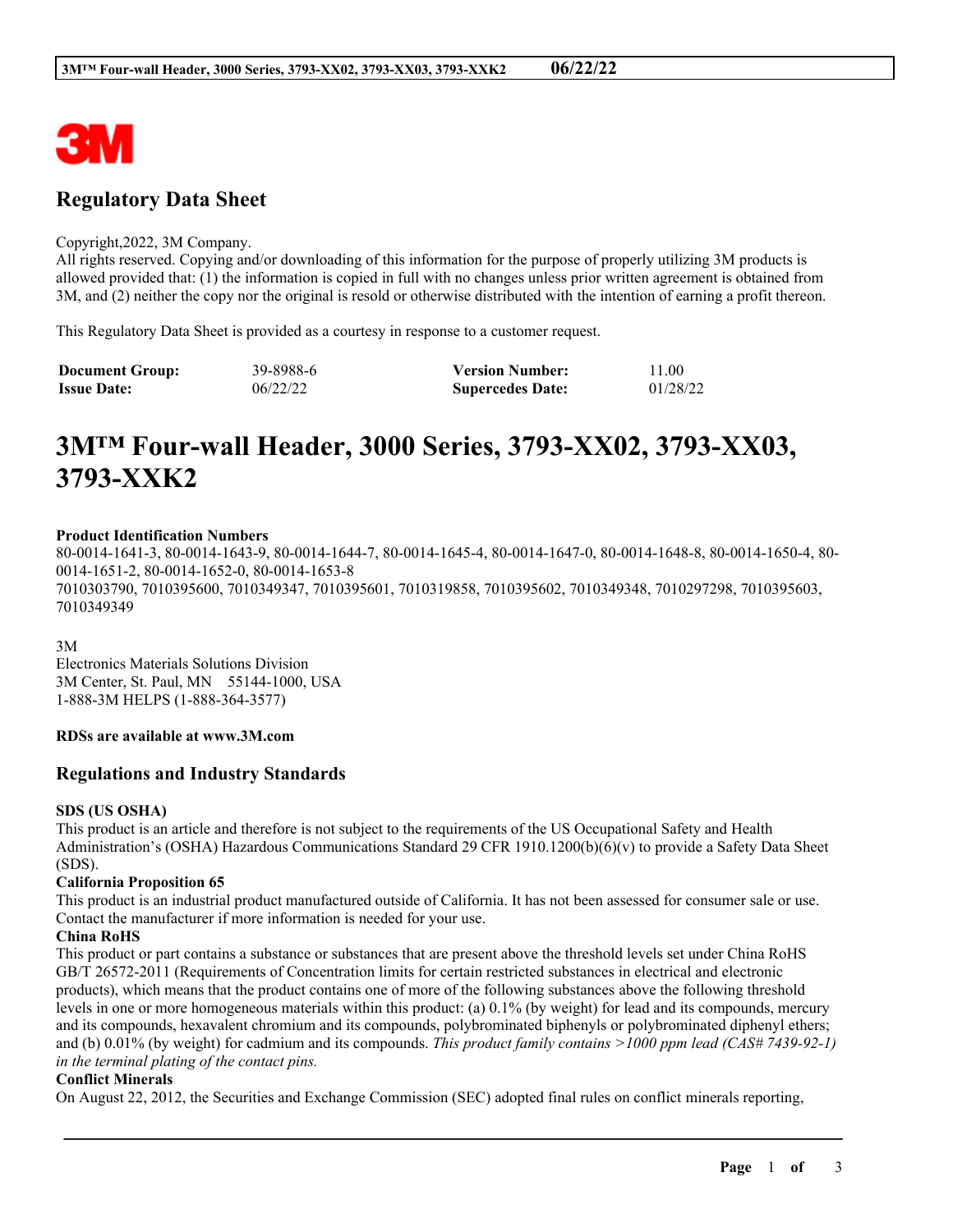pursuant to Section 1502 of the Dodd-Frank Act which requires manufacturers of products containing "conflict minerals" to disclose to the SEC whether those minerals are sourced from the Democratic Republic of Congo (DRC) or adjoining countries. 3M has been participating in the EICC-GeSI Extractives Workgroup, and are incorporating the EICC-GeSI Conflict Minerals Reporting template in existing systems for use with suppliers of materials that may contain conflict minerals covered by the SEC rules. 3M will provide product-specific information once the required supply chain data has been obtained.

# **CPSIA 2008**

A Certificate of General Conformity per the US Consumer Product Safety Act, 15 U.S.C. § 2063 (a)(1), as revised by section 102 of the 2008 US Consumer Product Safety Improvement Act, is not required for the requested product.

# **EU REACH**

Substances listed in Annex XIV of Regulation No 1907/2006 of the European Parliament and the Council concerning the Registration, Evaluation, Authorization and Restriction of Chemicals (REACH) are not intentionally added to this product.

# **EU REACH**

Substances listed in Annex XVII of Regulation No 1907/2006 of the European Parliament and the Council concerning the Registration, Evaluation, Authorization and Restriction of Chemicals (REACH) are not intentionally added to this product. **EU REACH**

This product is an article, without intended release of a chemical substance, under the Regulation No 1907/2006 of the European Parliament and the Council concerning the Registration, Evaluation, Authorisation and Restriction of Chemicals (REACH) (refer to REACH, Article 3(3)). It is not a chemical preparation. Therefore, it is not subject to the (pre)-registration or the registration process. It does not require a safety data sheet.

# **EU REACH**

This product, including any article that the product is composed of, does contain at greater than 0.1% by weight a Substance of Very High Concern (SVHC) substance identified according to Article 59.1 of Regulation No 1907/2006 of the European Parliament and the Council concerning the Registration, Evaluation, Authorisation and Restriction of Chemicals (REACH), per listing of candidates and Annex XIV. This declaration reflects the substances on the candidate SVHC list, effective June 2022. Refer to SDS or comment for identification of SVHC(s). *This product family contains >1000 ppm lead (CAS# 7439- 92-1) in the terminal plating of the contact pins.*

# **EU RoHS**

This product contains a substance or substances that are present above the maximum concentration values (MCVs) set under EU Directive 2011/65/EU (RoHS recast/RoHS 2), as stated in Annex II to that directive. This means that the product contains one or more of the following substances above the following MCVs in one or more homogeneous materials within this product: (a) above 0.1% (by weight) for lead, mercury, hexavalent chromium, polybrominated biphenyls and/or polybrominated diphenyl ethers; and/or (b) above 0.01% (by weight) for cadmium. *This product family contains >1000 ppm lead (CAS# 7439-92-1) in the terminal plating of the contact pins.*

# **EU RoHS Phthalates**

This product does not exceed the maximum concentration values (MCVs) for phthalates set under EU Directive 2011/65/EU (RoHS recast/RoHS 2), as amended by EU 2015/863, which applies to finished EEE after July 22, 2019 for Category 1-7, 10- 11 products and after July 22, 2021 for Category 8 and 9 products. This means that each of the homogeneous materials within this product does not exceed the MCV of 0.1% (by weight) for each of the following phthalates: DEHP, BBP, DBP, and DIBP.

### **Sustainability and 3M**

Go to www.3M.com/sustainability to learn about 3M's programs. 3M is a signatory of the United Nations Global Compact (UNGC).

\_\_\_\_\_\_\_\_\_\_\_\_\_\_\_\_\_\_\_\_\_\_\_\_\_\_\_\_\_\_\_\_\_\_\_\_\_\_\_\_\_\_\_\_\_\_\_\_\_\_\_\_\_\_\_\_\_\_\_\_\_\_\_\_\_\_\_\_\_\_\_\_\_\_\_\_\_\_\_\_\_\_\_\_\_\_\_\_\_\_

# **Sustainability and 3M's Code of Conduct**

Go to www.3M.com/businessconduct

# **TSCA Section 6**

This product is not known to contain 2,4,6-Tri-tert-butylphenol (CAS 732-26-3).

# **TSCA Section 6**

This product is not known to contain Decabromodiphenyl Ether (Deca-BDE) (CAS 1163-19-5).

# **TSCA Section 6**

This product is not known to contain Hexachlorobutadiene (HCBD) (CAS 87-68-3).

#### **TSCA Section 6**

This product is not known to contain Pentachlorothiophenol (PCTP) (CAS 133-49-3).

#### **TSCA Section 6**

This product is not known to contain Phenol, isopropylated phosphate (3:1) (PIP (3:1)) (CAS 68937-41-7).